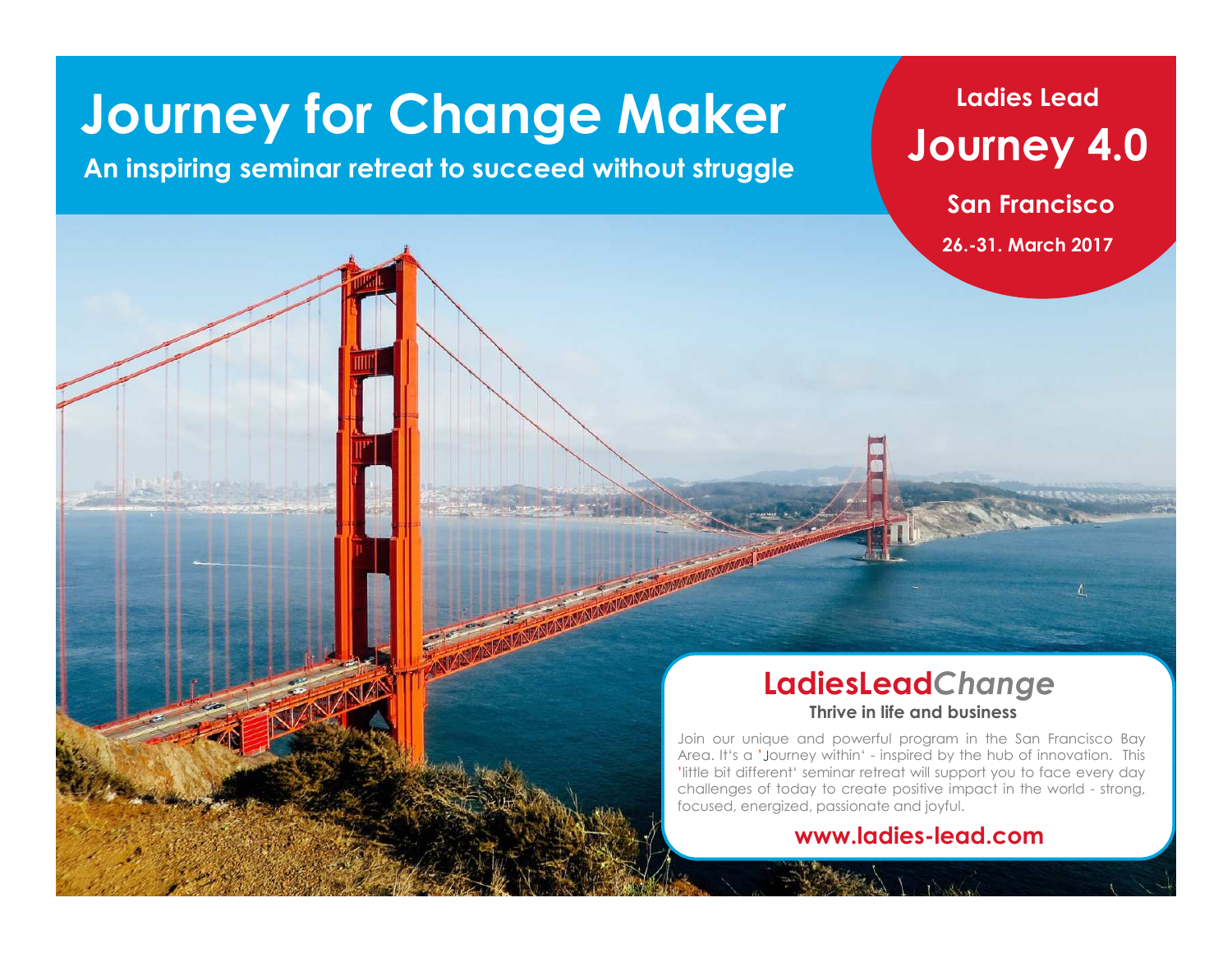## **For You**

Whether you are an employee, manager or lead your own business, this<br>interact is far YOU to get factuage and inspired to be your meet this inc journey is for YOU to get focused and inspired to be your most thriving Self.

Schicken Sie uns bitte eine E-Mail mit Ihren Kontaktdaten und einer kurzen Beschreibung zur Motivation der Teilnahme.

Are you ready to create a different and more meaningful life for you and others? Then join us to accelerate without burning out.

- Are you ready to take <sup>a</sup> stand and create <sup>a</sup> thriving career?
- Blossom and feel in balance inside out instead of burned out?
- **O** Think about starting your own business or initiative?
- Would you like to show up as <sup>a</sup> powerful inspiring leader?
- Present yourself and your ideas strongly to your surrounding?
- **O** Or wondering how to combine motherhood and career?

These and many more reasons can lead to join this journey.

We know you are unique and that you have an amazing vision within waiting to become alive.

awareness and inspiring best practice solutions - to be strong in body **and mind to follow your passionate heart.**



**"Don't quit. Never give up trying to build the world you can see, even if others can't see it. Listen to your drum and your drum only. It's the one that makes the sweetest sound."***by Simon Sinek*



## **About the Retreat**

On <sup>a</sup> regular basis we are offering retreats and open seminars all over the world.

This one though is special as it is only for <sup>a</sup> **small group of <sup>12</sup> international women.** (Main language will be English, if needed translated to German or Swedish)

It will combine the benefits of rejuvenation and stretching the mind. <sup>A</sup> very different framework to explore how to thrive and succeed in the world today.

Through deep introspection andDuring these 6 days you will find your focus - through radical self- Through deep introspection and self discovery you will identify your<br>museumers and transition best prestice solutions to be streng in bedy. Through a blo patterns and blocks, your unique gifts and values and what gives you meaning in life to create <sup>a</sup> powerful vision.

about your inner compass and <sup>a</sup> vision to thrive for.

And last but not least with <sup>a</sup> powerful network of peaceful warriors who help you to stay focused on your path to create much needed positive impact in the world.

- $\rightarrow$  Tap into an uncovered landscape to ignite all your strengths
- $\rightarrow$  Learn how to make decisions aligned with your purpose and values
- $\rightarrow$  Learn valuable practices to re-center when life gets challenging
- $\rightarrow$  Have fun, relax and enjoy the rebirth of your hidden dreams
- … to write <sup>a</sup> new and fulfilling chapter in your life.

This journey draws upon evolutionary practices, leadership development techniques combined with art, somatic exercises and mindfulness.

We will nurture our soul in the nature of Marin, bath in the excitement of the city San Francisco and ignite new ways of thinking in Silicon Valley.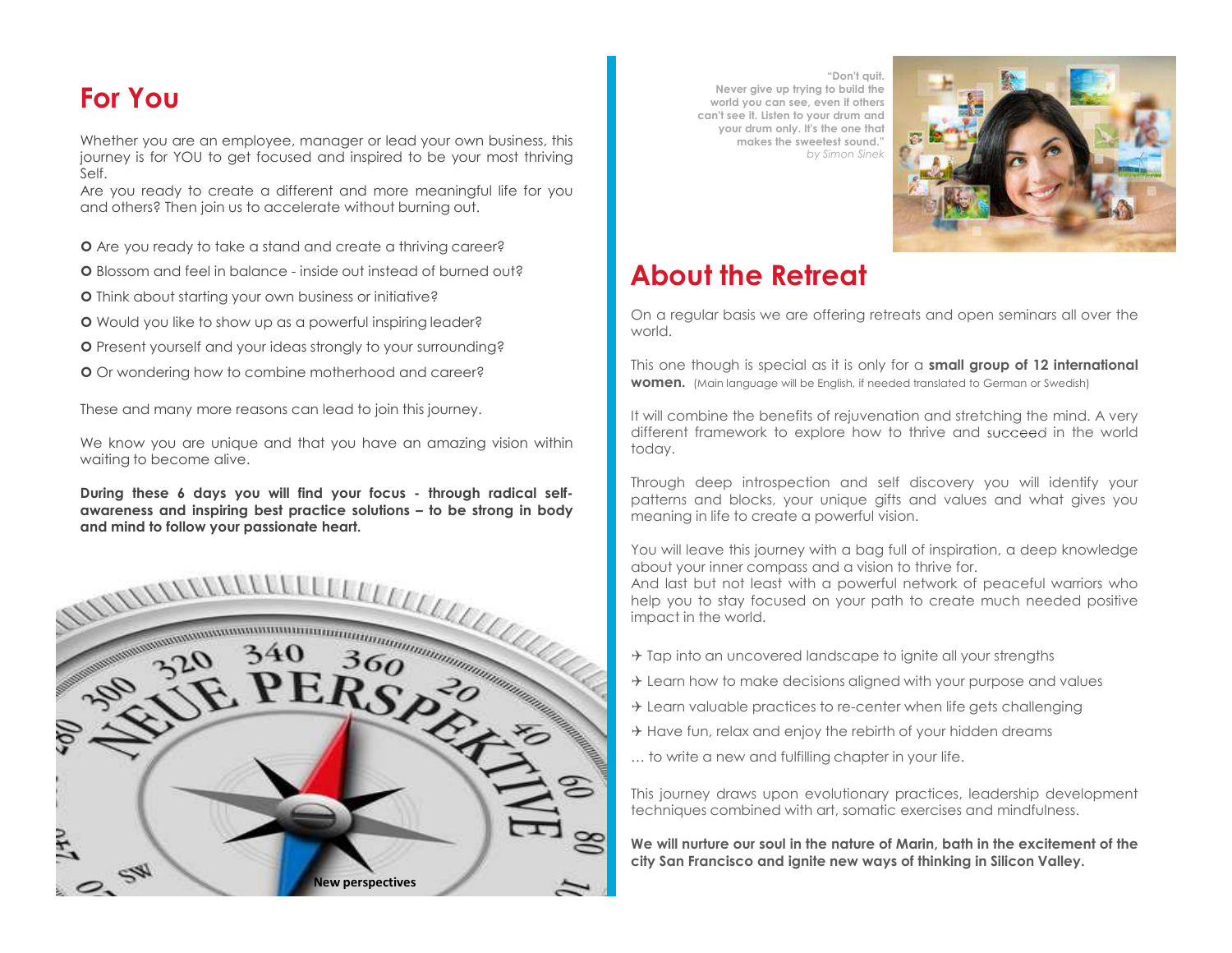## **Ignite Your Greatest Self**

**Focus:** Spectacular sceneries across mountains, redwoods and the ocean<br>will situated use accepts alater from acrosing demands will give you space to detox from ongoing demands.

**Inspiration:** You will refocus through <sup>a</sup> firework of conversations with the most creative and successful spirits of San Francisco / Silicon Valley.

**Action:** New Work skills and <sup>a</sup> success mindset will drive your progress to create the highest impact you envision – for you, your organization or the initiative you are leading to change the world for good.

This journey will be <sup>a</sup> unique time for personal and professional (re)focusing – <sup>a</sup> modern pilgrimage to courageous impact.

## **Our Mythology**

Our concept is out of the box and also based on a proven success model.<br>It follows structure combined with creativity and evalentian with like a lab. It follows structure combined with creativity and exploration – just like <sup>a</sup> lab.

- **1. Why:** Purpose/Passion/Programming
	- Explore your individual core and 'north star'
- **2. What:** Self/Work/Relationships
	- See the full integrative map in which you operate
- **3. How:** <sup>7</sup> Key factors to Thrive
	- <sup>A</sup> specific mindset is leading to powerful solutions

## **Not to forget ...**

- $\triangleright$  You learn valuable mindfulness practices to stay sane in chaos
- $\triangleright$  Hiking, dancing or handstands will make your body & mind extend
- $\triangleright$  Healthy picnics in nature or a delicious  $\,$  wine tasting included
- $\triangleright$  Challenging, inspiring and caring conversations open a new horizon
- $\triangleright$  Learn Creative (Design) Thinking for future solutions
- $\triangleright$  Surprises 'SFO style' might entice you out of your comfort zone

**Last but not least: Lots of fun, laughter and sisterhood**

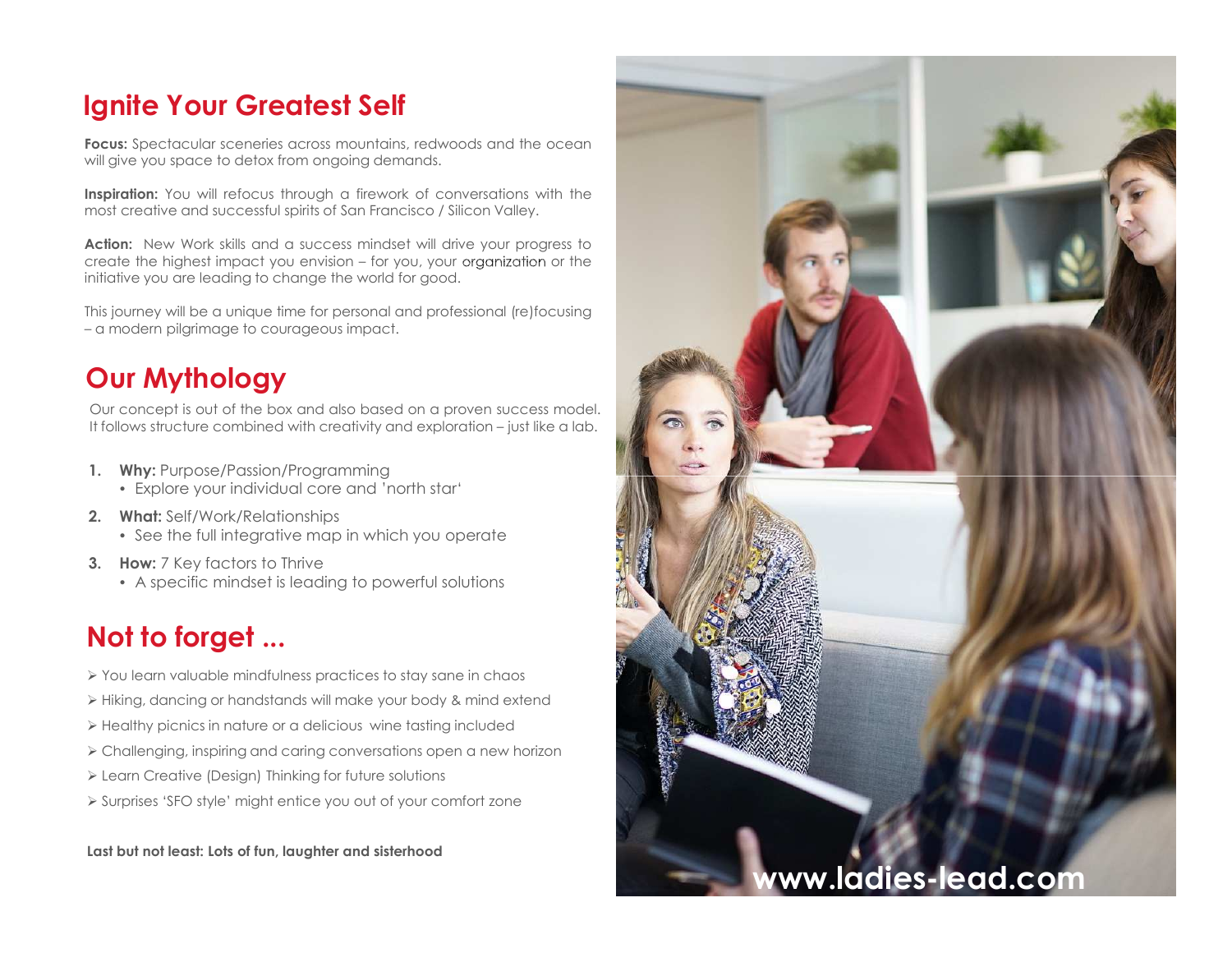

## **Facts & Figures**

#### **Date: 26.-31. March <sup>2017</sup>**

We start Sunday early morning at <sup>9</sup> am and end Friday around <sup>2</sup> pm.

#### **Location: San Francisco Bay Area**

The Journey will be in the triangle of innovation – the San Francisco Bay Area. We will kick-start in Marin County, continue into San Francisco and end in Silicon Valley.

#### **Program fee**

#### **Corporate 1.990,- € / Non-profit & Individual 1700,- € which includes:**

Intake & Follow-up Coaching Session

 $\square$  6 day seminar guidance and study material

 $\Box$  Evening network programs (incl. entrance fees)

 $\square$  Healthy snacks & drinks during the day

#### **We offer payment plans and sponsorships**

#### **Sign up for two and save 200,- each**

**Funding should never be in the way. If you are a change maker, we want you on this journey. Speak to us and we find a solution.**

VAT / Flight / Transfer & Accommodation costs occur additional on participants responsibility.

After registration and soon as the group forms, we support to collaborate for a joined AirBnB rental and car sharing.

## **Registration**

The group size is limited to **max. 12 women** to secure a deep time of retrospective, rejuvenation and dive behind the scene.

To sign up please send an email to **eve@ladies-lead.com** with your contact information. (First come first serve)

We are excited to be your muse on this amazing journey to new insights and greater impact in life & business.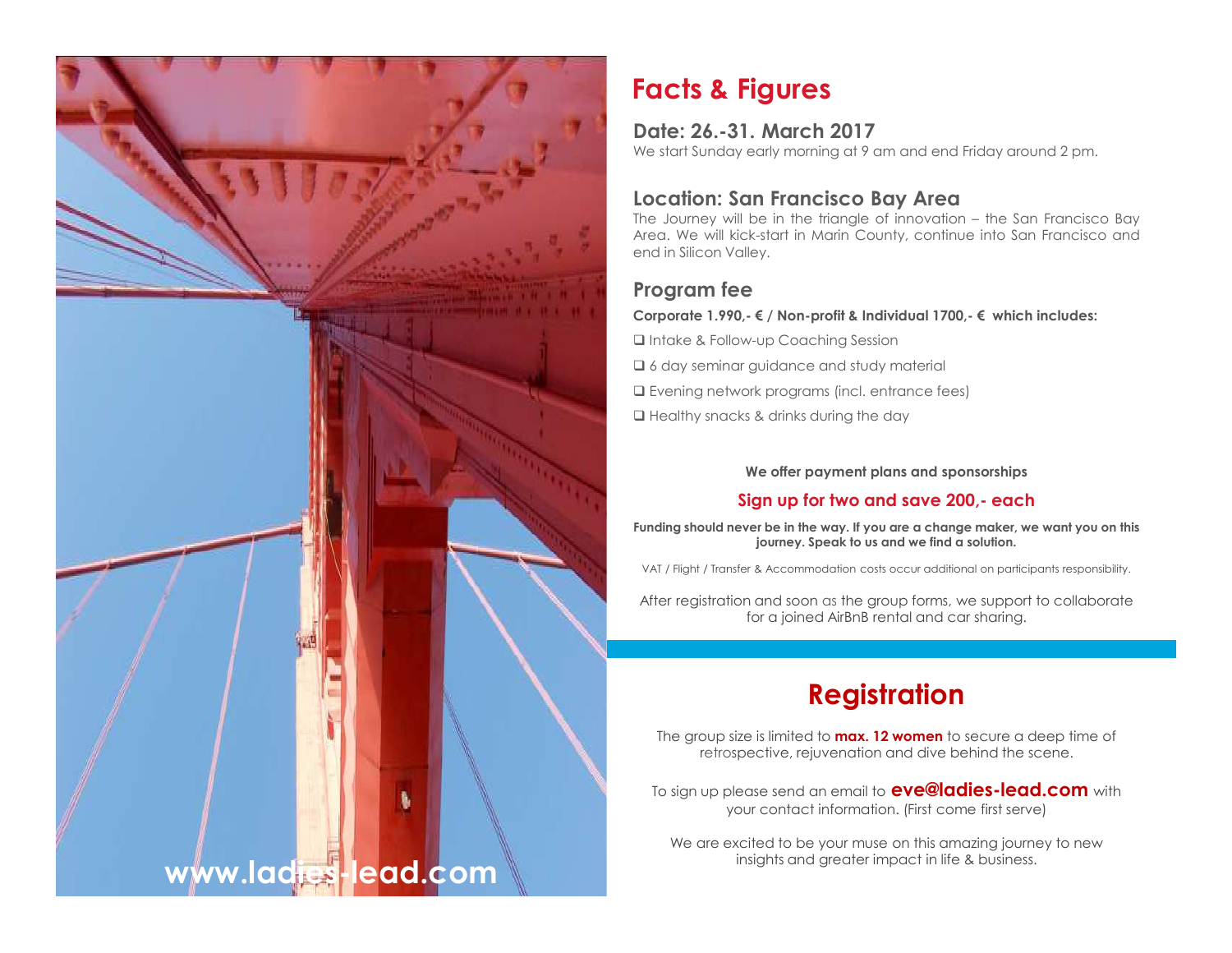

"It's the time for women who will pave <sup>a</sup> new liberated path for themselves. These feminine leaders will set the new generation free to create healthy, successful and sustainable work-life-style designs for everyone to thrive ." *Eve Simon*

## **Muse & Igniter: Eve's Story**

Eve Simon is a catalyst for change; resourceful, creative and committed running her own boutique consulting & coaching firm for more then 12 years providing advice and guidance to corporations and individuals all over the world.

Prior to starting her own company *Inspiration Without Boarders* and the Initiative *LadiesLeadChange* Eve spent the first 14 years of her career in senior management and leadership positions spanning multiple industries; including Telecommunications (E-Plus), Advertisement (Grey Network), Health Care, Retail, Fashion and Hospitality.

First hand she experienced the pressure as a female executive in the corporate setting and the ever going change of growth and decrease and the pitfalls and solutions which come with these circumstances.

Eve, holds a Master's degree in Marketing and Economics from the University of Basel, Switzerland and is certified from the NLP & Coaching Institute of California. As an ever curious human being she also studied the science of Feng Shui, mindfulness, somatic body awareness, martial art as well as Design Thinking and System Solutions.

As a global citizen with an open mind Eve, born and raised in Germany, presently lives with her daughter on two continents (Düsseldorf, Germany and Silicon Valley, CA).



Lena Lindblom, Actress, high-end consultant, rock star Mentor with <sup>a</sup> passion for supporting women to find their own path in life.

## **Mentor on Board: Lena's Story**

Lena Lindblom is a licensed Psychologist, Organizational Consultant and a trained Actress. She has worked with Telefonica, O2, Telia Sonera, Ericsson, IBM, Hewlett Packard, Tech Data, Alfa Laval, Billerud, Axfood, ICA, Danske Bank, SIDA and IKEA.

For many years Lena held programs in France & Sweden in "The Human Element": a program for personal and leadership development. By increasing openness, honesty, responsibility and reducing unproductive defensive behavior, you can create more open cultures, trust, creativity, innovation and engagement which leads to greater accomplishment of goals and better individual, team and organizational performance.

Self-awareness and self-esteem will effect the individuals prosperity and initiatives which also will effect the success of the organization. Transformation goes from inside out and to be able to lead others you have to firstly be able to lead yourself.

Lena is also specialized in stress-management and work-balance and brings her own experiences and expertise to her clients worldwide.

Lena is based in Stockholm, Sweden.